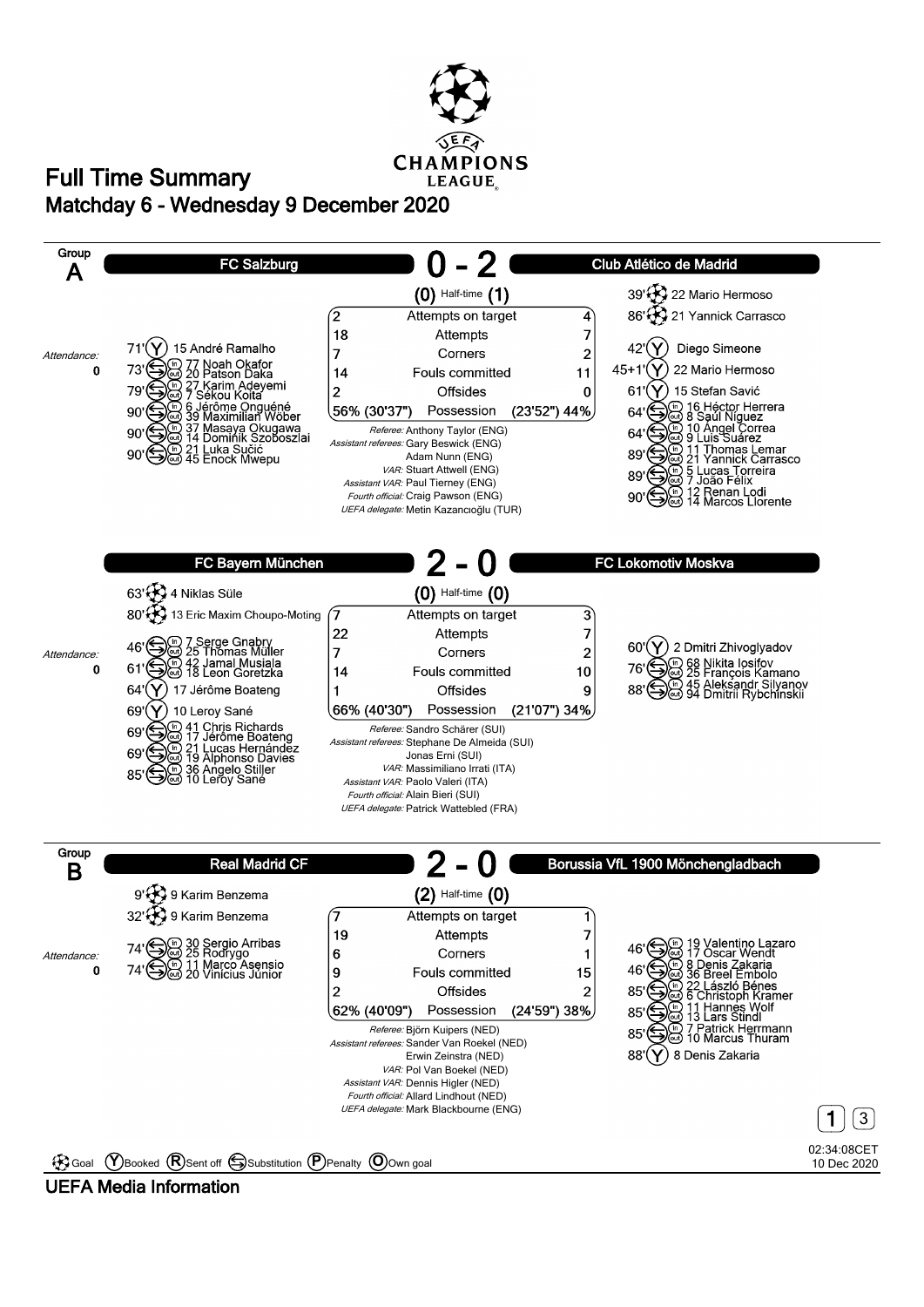

## **Matchday 6 - Wednesday 9 December 2020 Full Time Summary**



**UEFA Media Information**